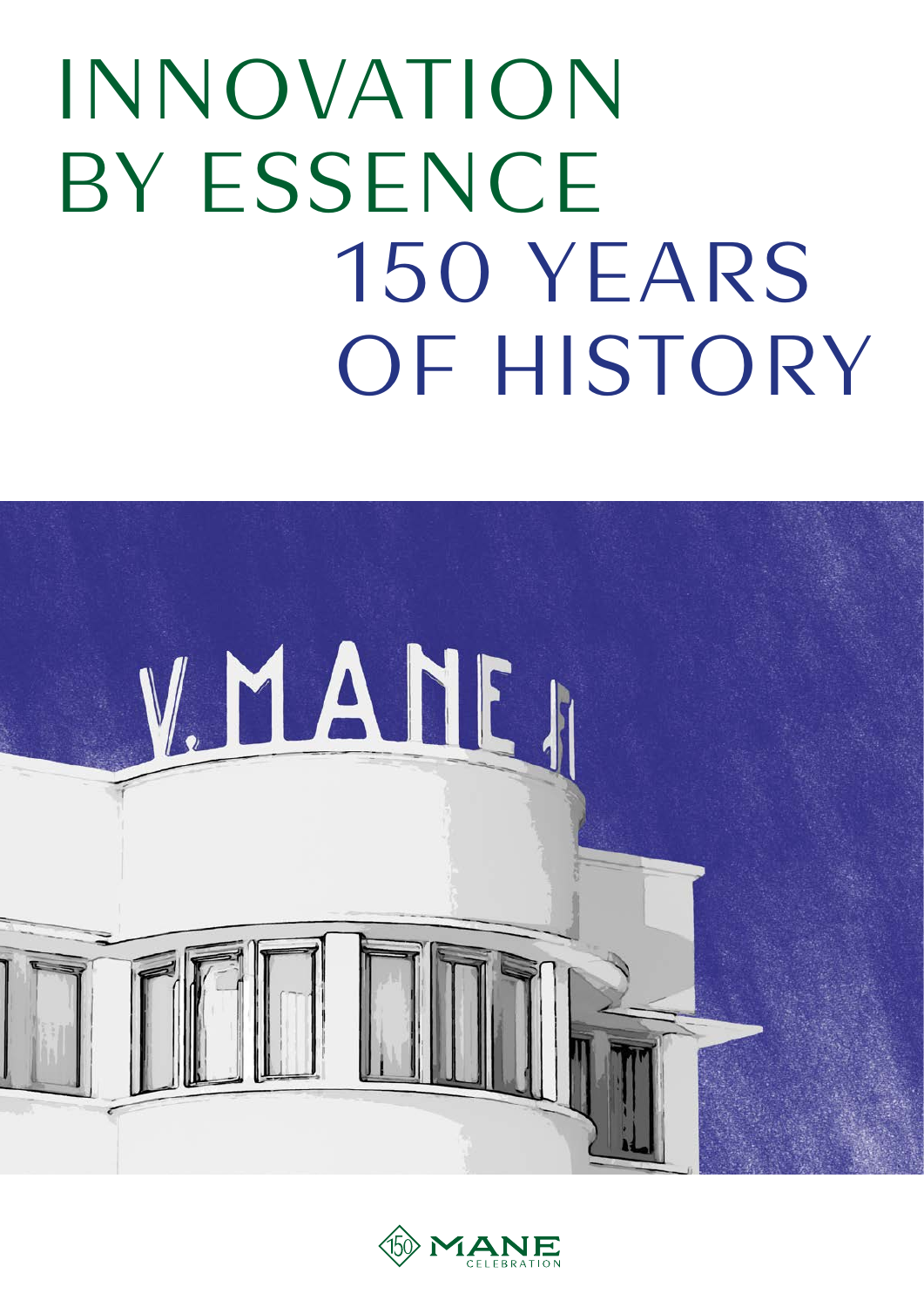Jean Mane, President

"I am delighted to celebrate our 150th anniversary as a fully independent company, keeping the promise made many years ago to all our team members."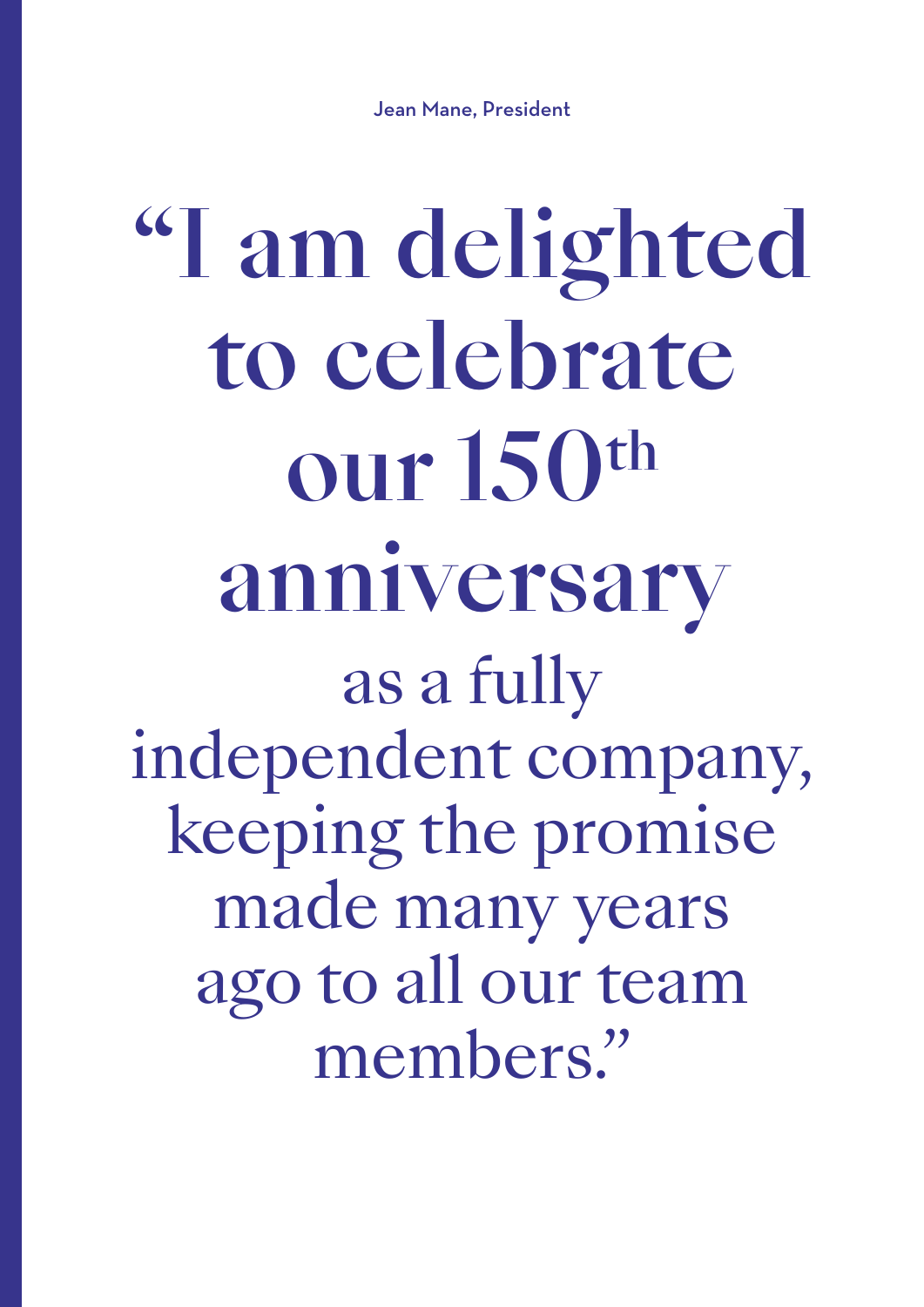## MANE Generation to generation, strength to strength

In 1871, Victor Mane lived near Grasse in the south of France. This region of outstanding natural beauty was his inspiration to start producing fragrant materials from local flowers and plants. What began as a small distillery has since become one of the world's leading specialists in flavours and fragrance.

Throughout its history, the company has been continually managed by the Mane family. Victor's sons, Eugène and Gabriel, modernised the business and began its international growth.

In 1959, Eugène's son, Maurice Mane, took the company reins, and successfully oversaw its continued expansion until his retirement in 1995. He then became Chairman of the Supervisory Board, leaving his eldest son, Jean, as President of the MANE Group, and his other son, Michel, as President of the Americas Region. Today, Samantha Mane, Jean's daughter, serves as Director of the EMEA (Europe Middle East Africa) Region.

Over the last decade, the fifth generation of the Mane family has started to join the Group to continue the family business.





"To paraphrase Goethe, we have continually shaped a better future by building on the foundations of the past."

Jean Mane

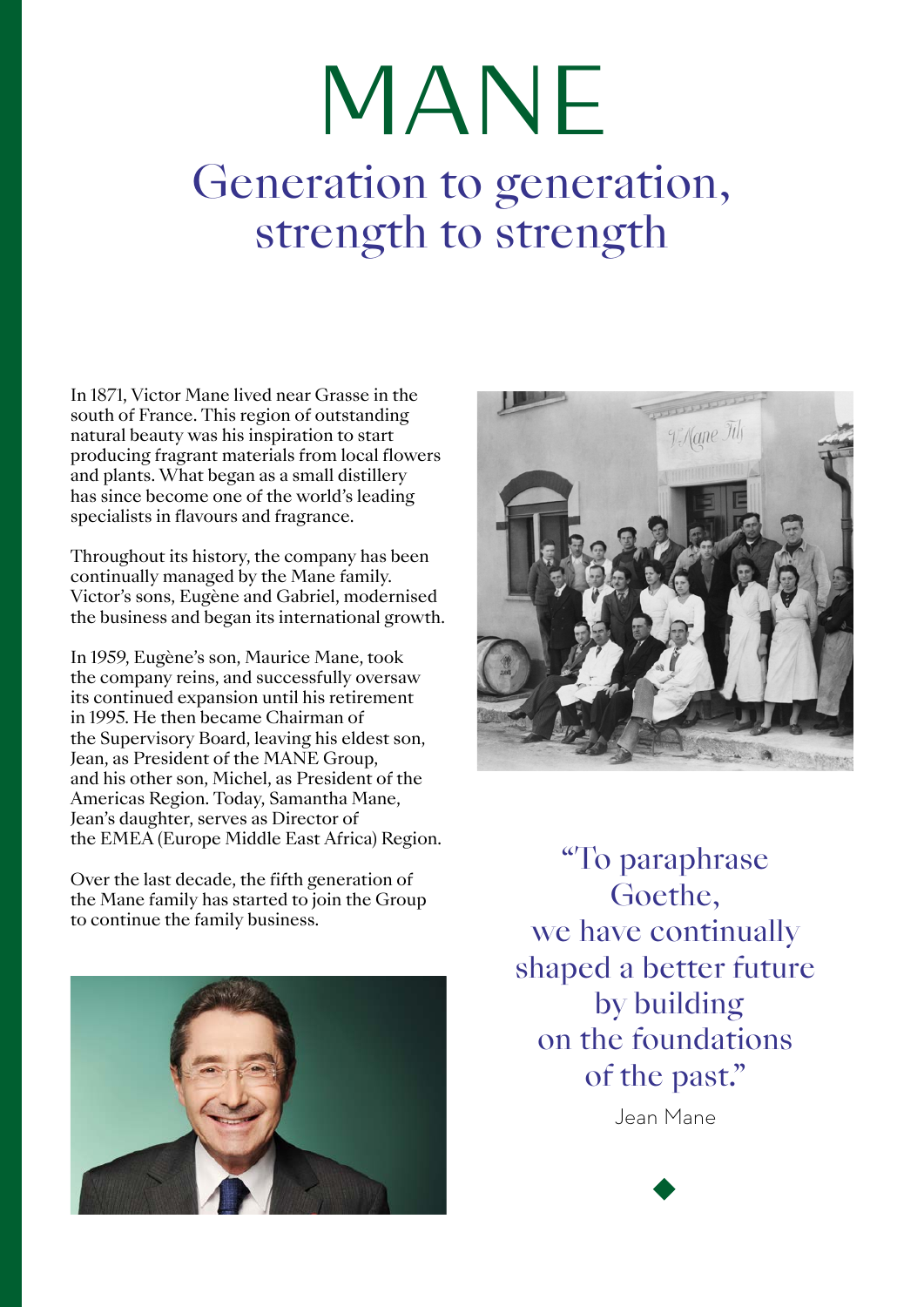### INNOVATING FOR CUSTOMERS

"We believe in the versatility of innovation. Wherever we pioneer, we continue to innovate. Our approach is to lay down new benchmarks that others have not considered, and to find and fill every gap in the needs of our customers."



At MANE, innovation is about transforming nature into emotion. For 150 years, the company has continually pioneered new and disruptive technologies to better serve its customers.

After inventing JUNGLE ESSENCE<sup>TM</sup>, a unique technique for capturing fragile scents and tastes, MANE created E-PURE JUNGLE ESSENCETM. Using an eco-friendly extraction process, this game-changing innovation modernises the tradition of enfleurage to render the true profile of fresh flowers. As a green alternative to absolutes, it opens up a new world of creative possibilities for perfumers and flavourists.

MANE has also developed its own proprietary encapsulation processes, allowing its customers to tailor their products to a wide range of needs. The company's invention of flavour capsules for chewing gum sparked a revolution in America.

### — FUTURE INNOVATION HUBS

MANE continually reinvests in innovation. In 2020, the company inaugurated an Innovation Centre in South Africa and new production sites are soon set to open in India and China. Due to open in 2023, its new R&D Centre in La Sarrée, France, will be central hub for innovation, featuring pilot lines, test platforms and an extraction laboratory. It will also house MANE<sup>3</sup>, a platform for start-ups and co-working.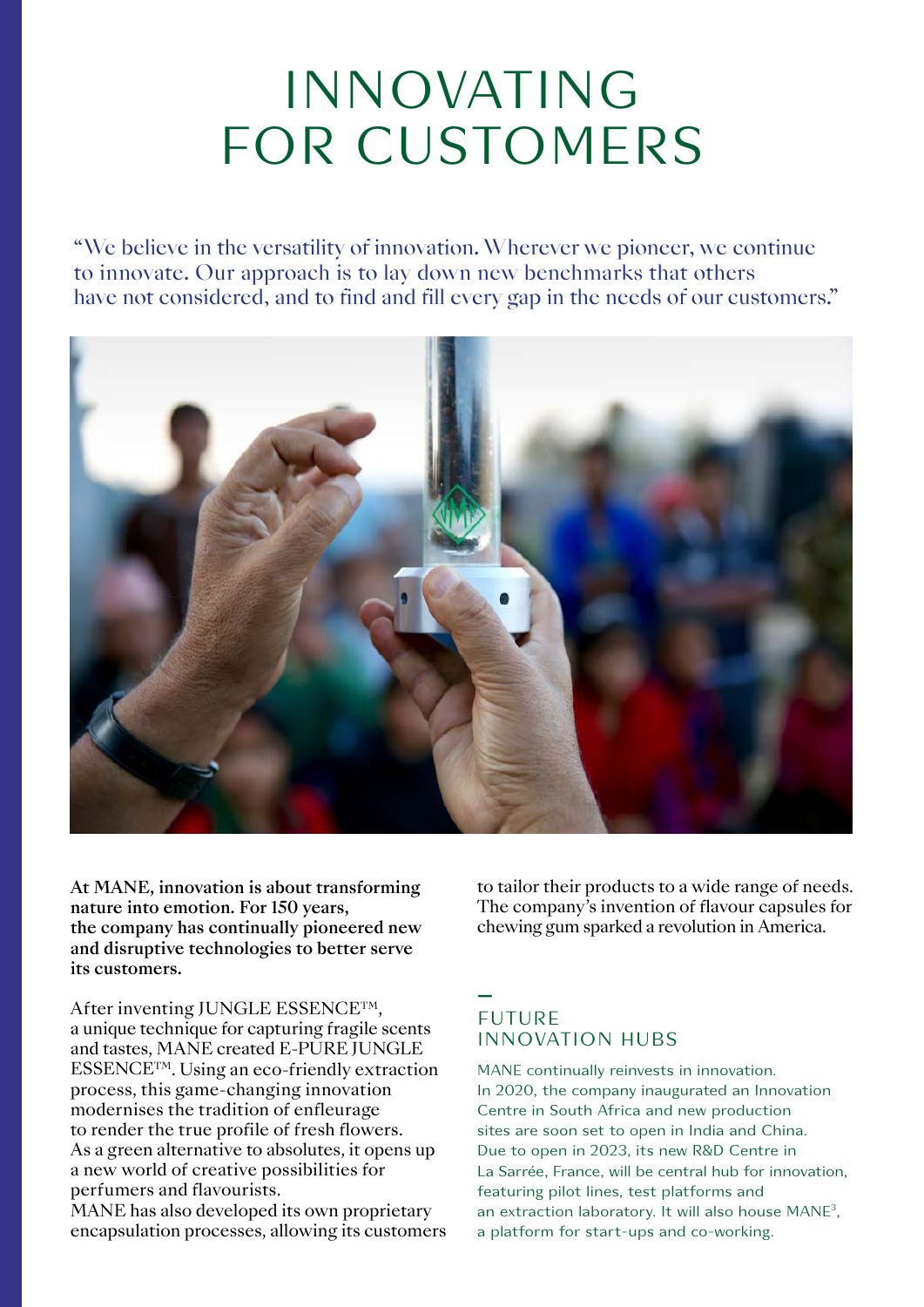

### INNOVATING FOR THE ENVIRONMENT

At MANE, profitable growth is necessarily sustainable growth. The company's long-term vision means it has always created responsibly, helping to preserve the planet's resources for future generations.

In 2003, MANE was the first company in the Flavour and Fragrance industry to sign the United Nations' Global Compact, a voluntary initiative offering companies a framework for doing business more responsibly. In 2011, the company set a new standard in sustainability by pioneering a unique tool to assess the environmental impact of its ingredients. GREEN MOTIONTM uses principles of green chemistry to rate each ingredient on a scale of 0 to 100, offering a basis for chemists to develop more eco-friendly formulations. In recognition of its CSR actions, MANE received the Platinum ranking from EcoVadis in 2020, positioning it in the top 1% of the more than 60,000 companies assessed.

"Being a good corporate citizen is about going beyond legal compliance. It means always behaving in an exemplary way as individuals and as a company, and inspiring that behaviour in the companies we work with."

#### — CREATING VALUE FROM WASTE

MANE actively pursues upcycling from its own industry, from other industries and from natural waste. This includes using by-products from its extraction process to create new fragrance materials.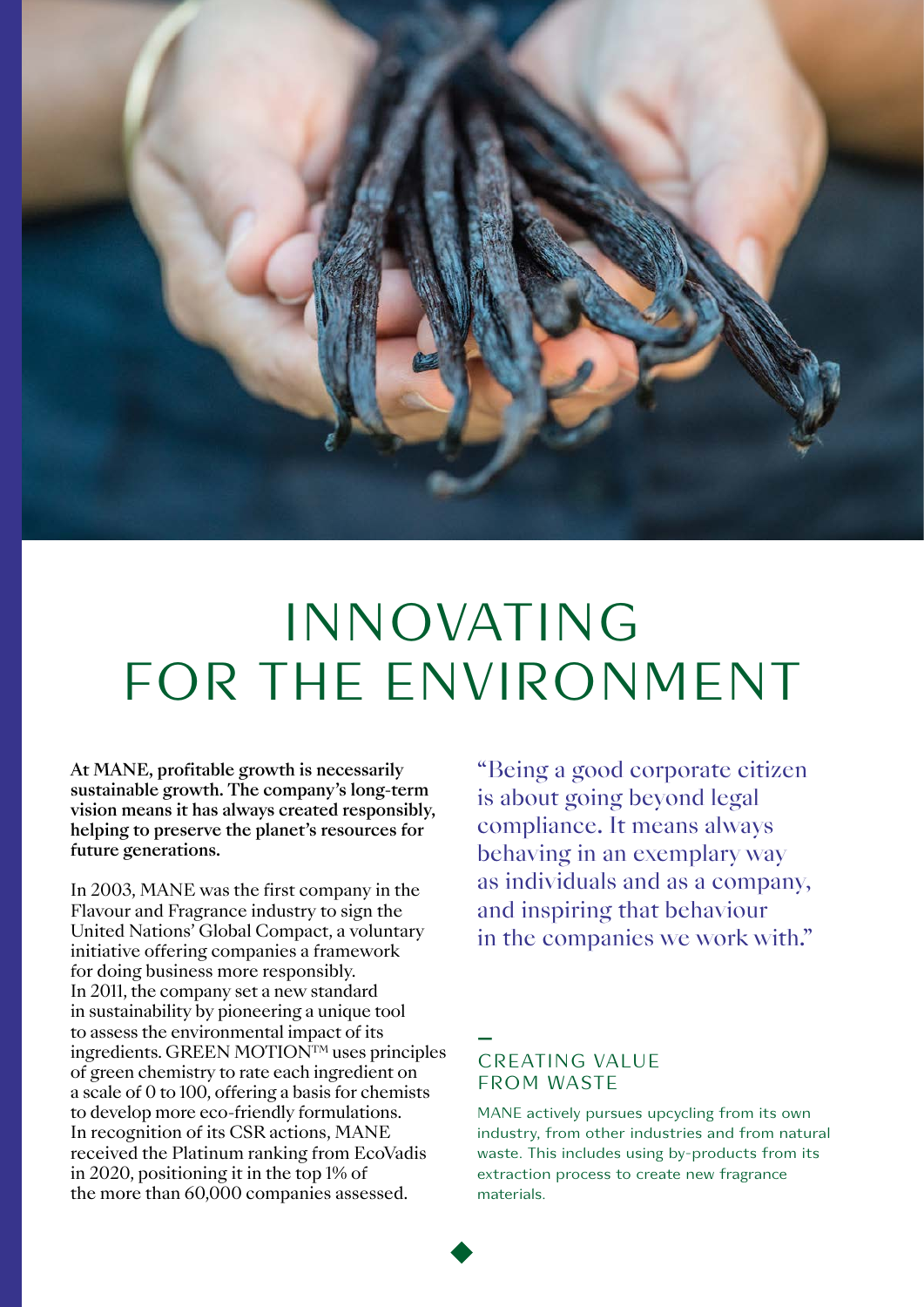### INNOVATING FOR MANE'S PEOPLE

For a century and a half, MANE's continued growth and innovation have been inspired by its people's passion and know-how. Conscious of their pivotal role, MANE has consistently sought to provide a work environment that promotes employee diversity and satisfaction while protecting their health and safety.

To achieve this, the company has pioneered a number of techniques and technologies to optimise employee wellbeing. These include innovations in biofilters, green chemistry, air deodorization processes, and a chemical exposure model that ensures high respiratory standards.

"We may be best-known for our disruptive technologies in extraction and encapsulation, but we are equally proud of our work to promote wellbeing in the workplace."

### — SMART-FLOW PROTECTION

MANE's smart-Flow is an extraction tool designed to protect operators during the weighing of formulas. The innovative design means that 99% of VOCs are captured at source, while the absence of a draft shield allows operators to adopt a more comfortable position and ensure accurate results.

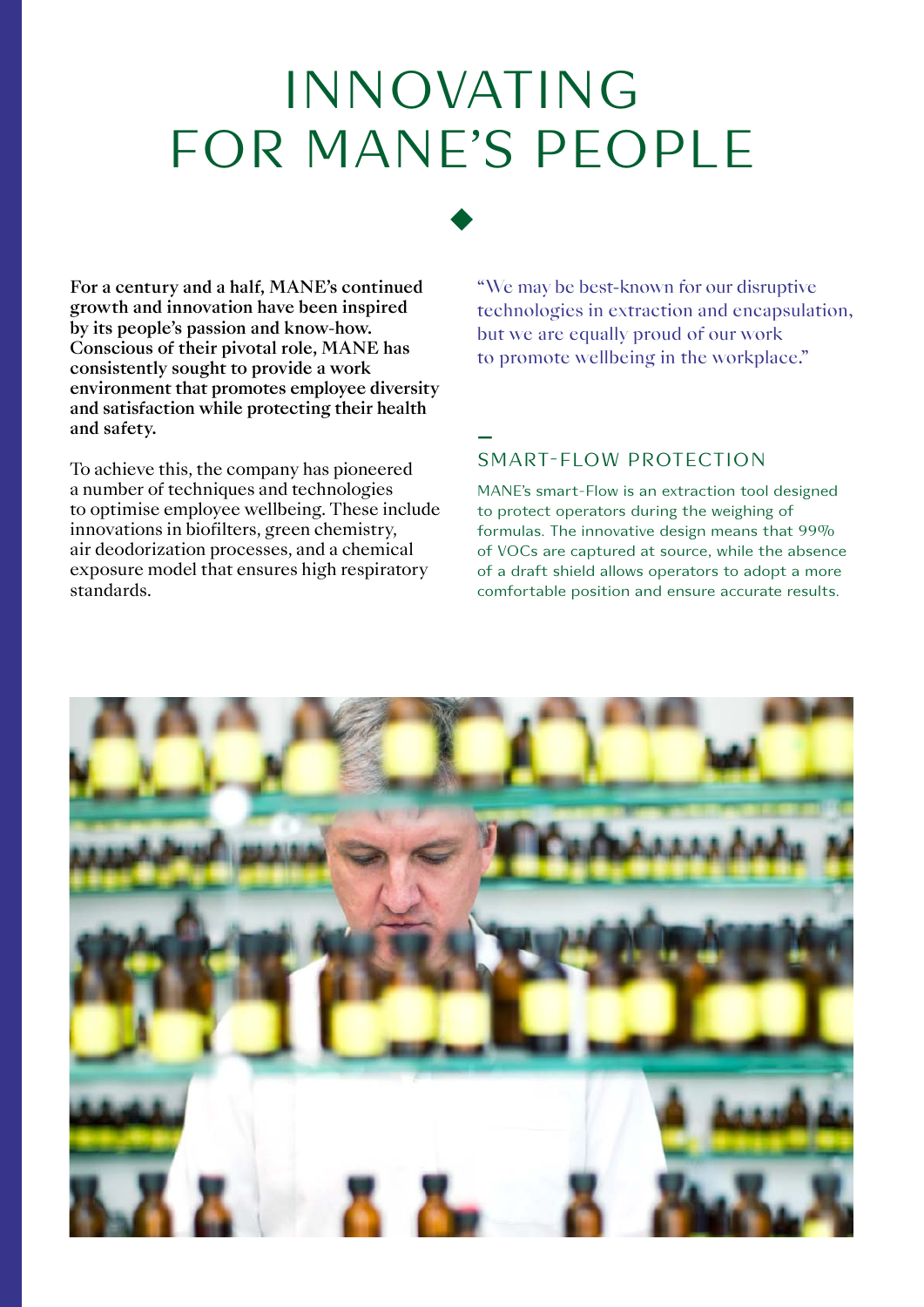



As an independent family company, MANE has built its reputation on making bold choices and exploring new paths. It combines this entrepreneurial spirit with over 150 years of experience and leadership in the Flavour and Fragrance industry.

MANE prides itself on its unique ability to sense not only what people like, but also what moves them. Whether that emotion is a fleeting trend or a timeless truth, MANE transforms the idea of artists and innovators into exclusive, fine fragrances.

The company's team of passionate specialists continually finds new ways to capture the essence of nature from the rarest and finest ingredients.

To better serve its customers, MANE continually innovates in the world of sensory experience, providing perfumers and flavourists with new tools to unleash their creativity.

It is no surprise that MANE's headquarters, are situated in the cradle of the perfume industry in Grasse, where UNESCO has designated the art of perfumery as an Intangible Cultural Heritage of Humanity. This exceptional location has long inspired MANE to craft exquisite products that encapsulate and respect the beauty of the natural world.



**27** PRODUCTION SITES